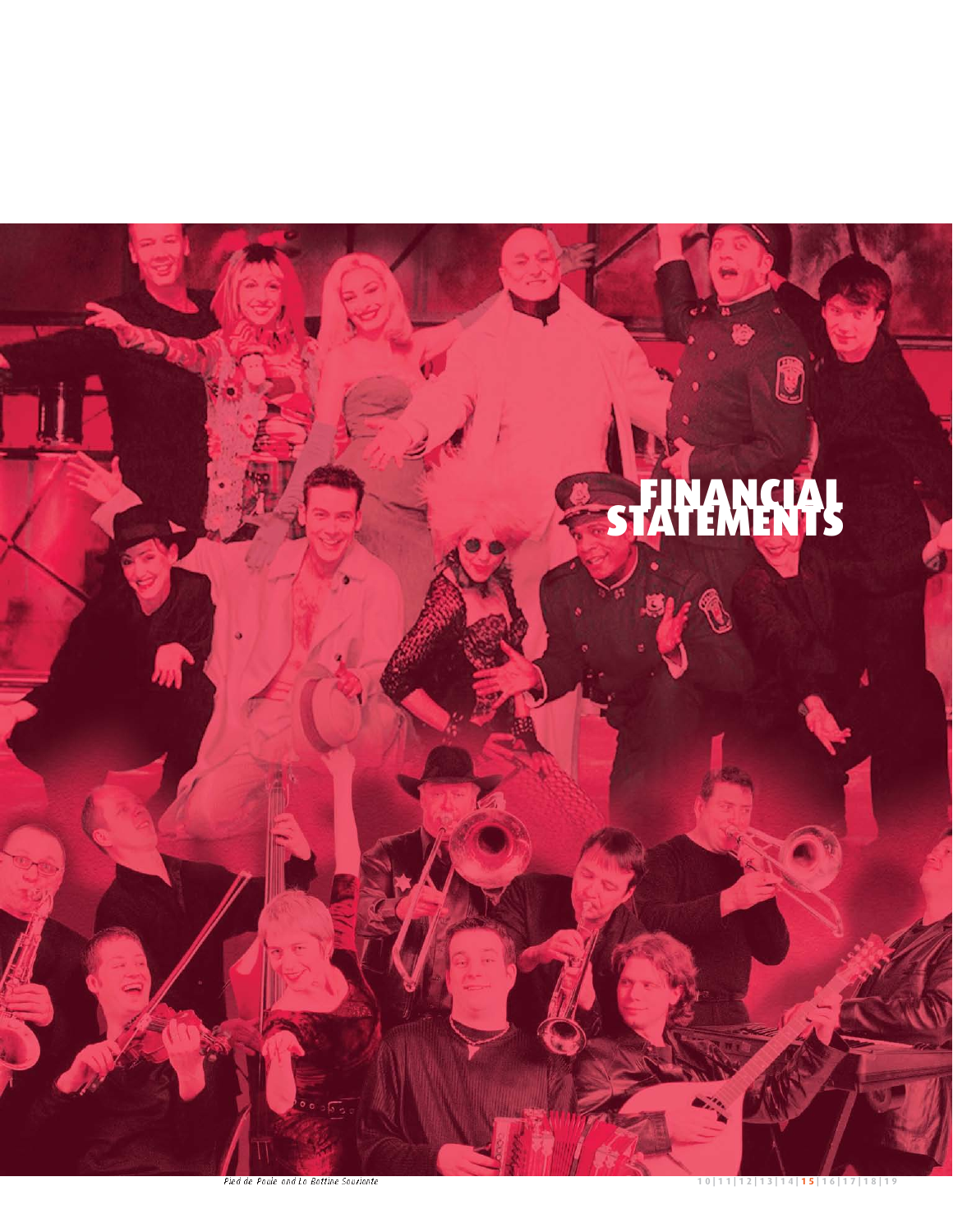## AUDITOR'S REPORT

#### To the directors of FONDS RADIOSTAR

I have audited the balance sheet of Fonds Radiostar as at August 31, 2004 and the statements of earnings, changes in net assets and cash flows for the year then ended. These financial statements are the responsibility of the Organization's management. My responsibility is to express an opinion on these financial statements based on my audit.

I conducted my audit in accordance with Canadian generally accepted auditing standards. These standards require that I plan and perform an audit to obtain reasonable assurance that the financial statements are free of material misstatement. An audit involves examining, on a test basis, evidence supporting the amount and disclosures in the financial statements. An audit also involves assessing the accounting principles used and significant estimates made by management, as well as evaluating the overall financial statement presentation.

In my opinion, these financial statements present fairly, in all material respects, the financial position of the Organization as at August 31, 2004 and the results of its operations and cash flows for the year then ended in accordance with Canadian generally accepted accounting principles.

**Denis Thérien** Chartered Accountant

September 16th, 2004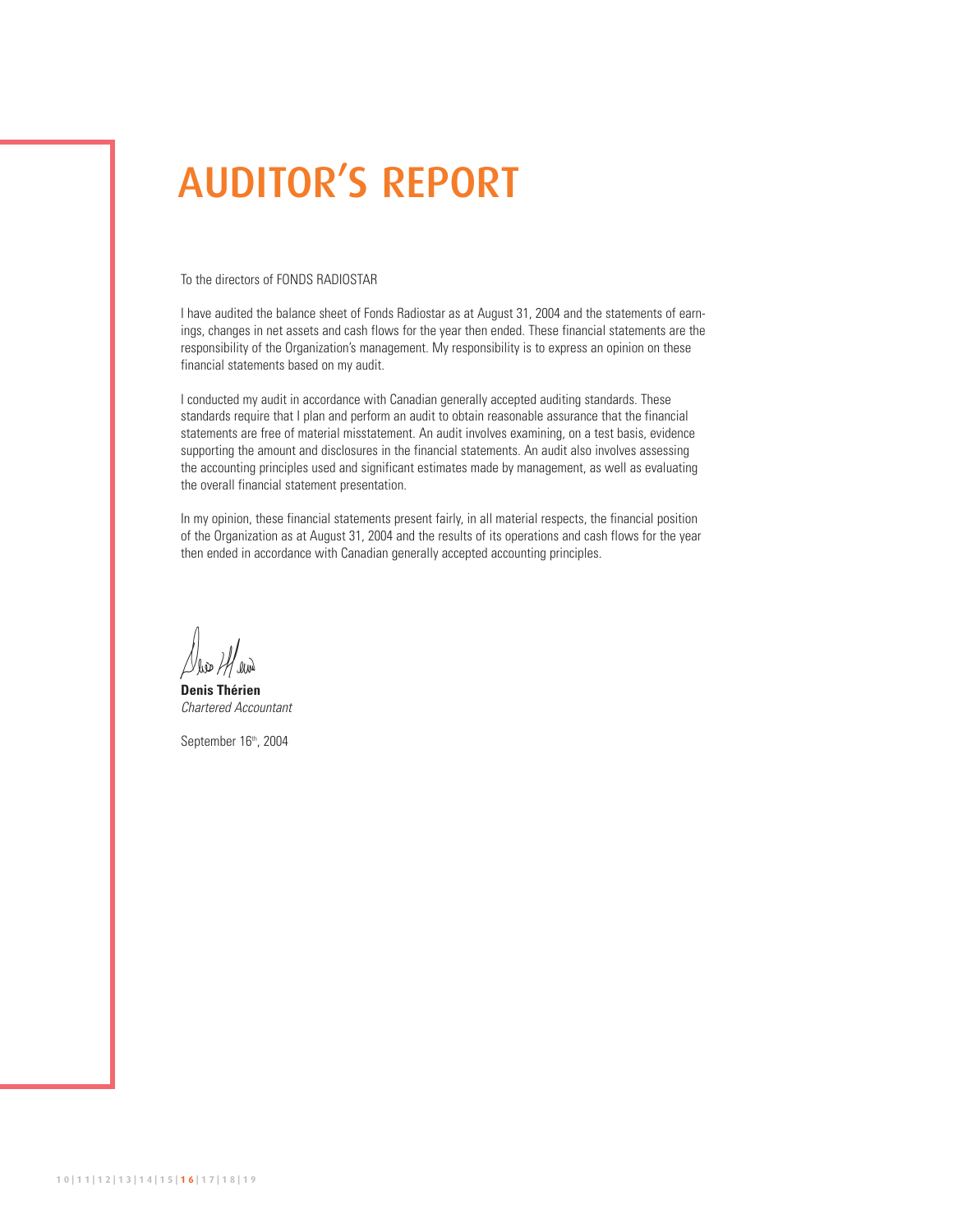## STATEMENT OF EARNINGS AND CHANGES IN NET ASSETS

|                                                          | 2004        | 2003        |  |
|----------------------------------------------------------|-------------|-------------|--|
| <b>REVENUE</b>                                           |             |             |  |
| Radio broadcaster contributions                          | \$2,285,722 | \$2,208,431 |  |
| Interest                                                 | 54,155      | 41,155      |  |
|                                                          | 2,339,877   | 2,249,586   |  |
|                                                          |             |             |  |
| <b>EXPENDITURES</b><br>Management fees and other charges | 213,967     | 193,147     |  |
| Professional fees                                        | 5,025       | 12,233      |  |
|                                                          |             |             |  |
|                                                          | 218,992     | 205,380     |  |
| <b>SURPLUS AVAILABLE FOR ASSISTANCE CONTRIBUTIONS</b>    | 2,120,885   | 2,044,206   |  |
| Assistance contributions                                 | 1,268,077   | 1,038,105   |  |
|                                                          |             |             |  |
| <b>EXCESS OF REVENUE OVER EXPENDITURES</b>               | 852,808     | 1,006,101   |  |
| UNRESTRICTED NET ASSETS, BEGINNING OF YEAR               | 1,824,504   | 818,403     |  |
| UNRESTRICTED NET ASSETS, END OF YEAR                     | \$2,677,312 | \$1,824,504 |  |
|                                                          |             |             |  |

The accompanying notes are an integral part of the financial statements.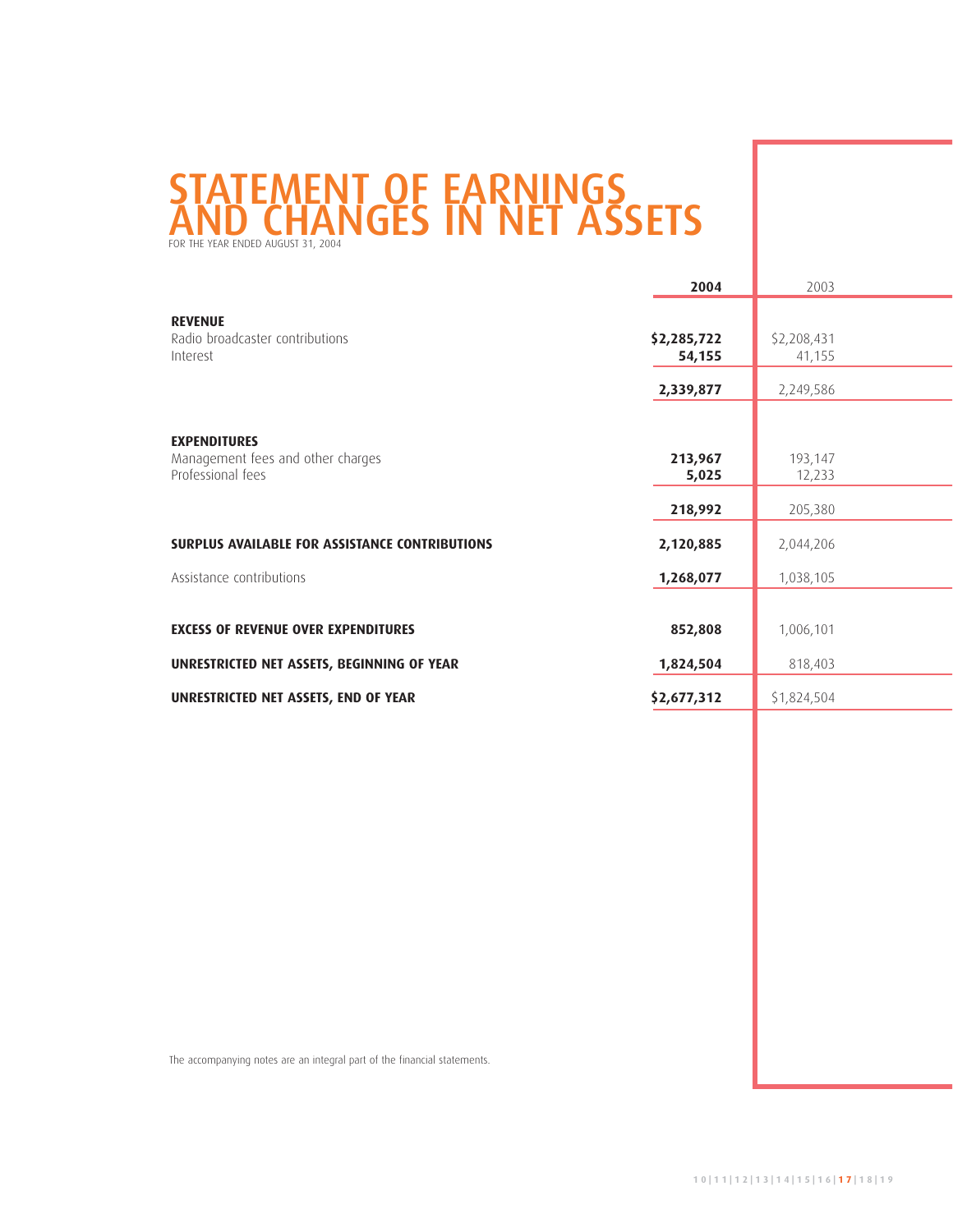# BALANCE SHEET

|                                                                                    | 2004                                        | 2003                                       |
|------------------------------------------------------------------------------------|---------------------------------------------|--------------------------------------------|
| <b>ASSETS</b>                                                                      |                                             |                                            |
| <b>CURRENT</b><br>Cash<br>Term deposits (note 4)<br>Receivable<br>Prepaid expenses | \$1,363,104<br>1,250,000<br>65,793<br>1,315 | \$1,016,542<br>750,000<br>50,451<br>10,511 |
|                                                                                    | \$2,680,212                                 | \$1,827,504                                |
| <b>LIABILITIES</b><br><b>CURRENT</b>                                               |                                             |                                            |
| Accrued liabilities                                                                | \$<br>2,900                                 | \$<br>3,000                                |
| <b>NET ASSETS</b><br>Unrestricted net assets                                       | 2,677,312                                   | 1,824,504                                  |
|                                                                                    | \$2,680,212                                 | \$1,827,504                                |
|                                                                                    |                                             |                                            |

APPROVED ON BEHALF OF THE BOARD

President Treasurer

Denis Wolff Sylvain Langlois

The accompanying notes are an integral part of the financial statements.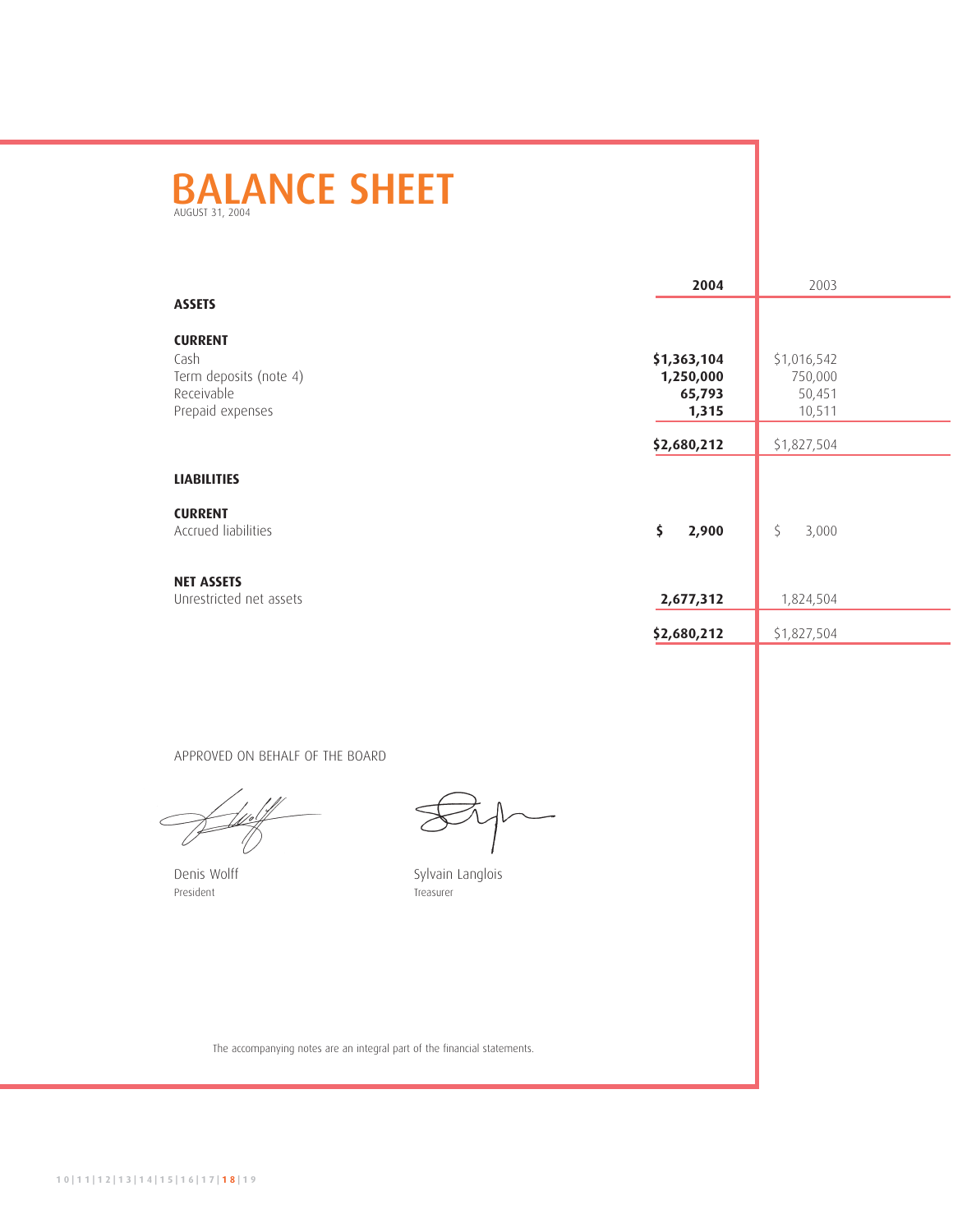# STATEMENT OF CASH FLOWS

|                                                                                                                       | 2004                                    | 2003                                   |
|-----------------------------------------------------------------------------------------------------------------------|-----------------------------------------|----------------------------------------|
| <b>OPERATING ACTIVITIES</b><br>Contributions received from radio broadcaster<br>Interest received<br>Sales taxes paid | \$2,285,722<br>53,247<br>(14, 430)      | \$2,208,431<br>18,248<br>(12, 508)     |
| Assistance contributions paid<br>Purchase of goods and sercives paid                                                  | 2,324,539<br>(1, 268, 077)<br>(209,900) | 2,214,171<br>(1,038,105)<br>(335, 807) |
|                                                                                                                       | (1,477,977)                             | (1, 373, 912)                          |
|                                                                                                                       | 846,562                                 | 840,259                                |
| <b>INVESTING ACTIVITIES</b><br>Term deposit                                                                           |                                         | (250,000)                              |
|                                                                                                                       |                                         | (250,000)                              |
| <b>NET INCREASE IN CASH</b>                                                                                           | 846,562                                 | 590,259                                |
| LIQUIDITY AT THE BEGINNING OF THE YEAR                                                                                | 1,016,542                               | 426,283                                |
| <b>LIQUIDITY AT THE END OF THE YEAR (note 5)</b>                                                                      | \$1,863,104                             | \$1,016,542                            |
|                                                                                                                       |                                         |                                        |
|                                                                                                                       |                                         |                                        |
|                                                                                                                       |                                         |                                        |
|                                                                                                                       |                                         |                                        |

The accompanying notes are an integral part of the financial statements.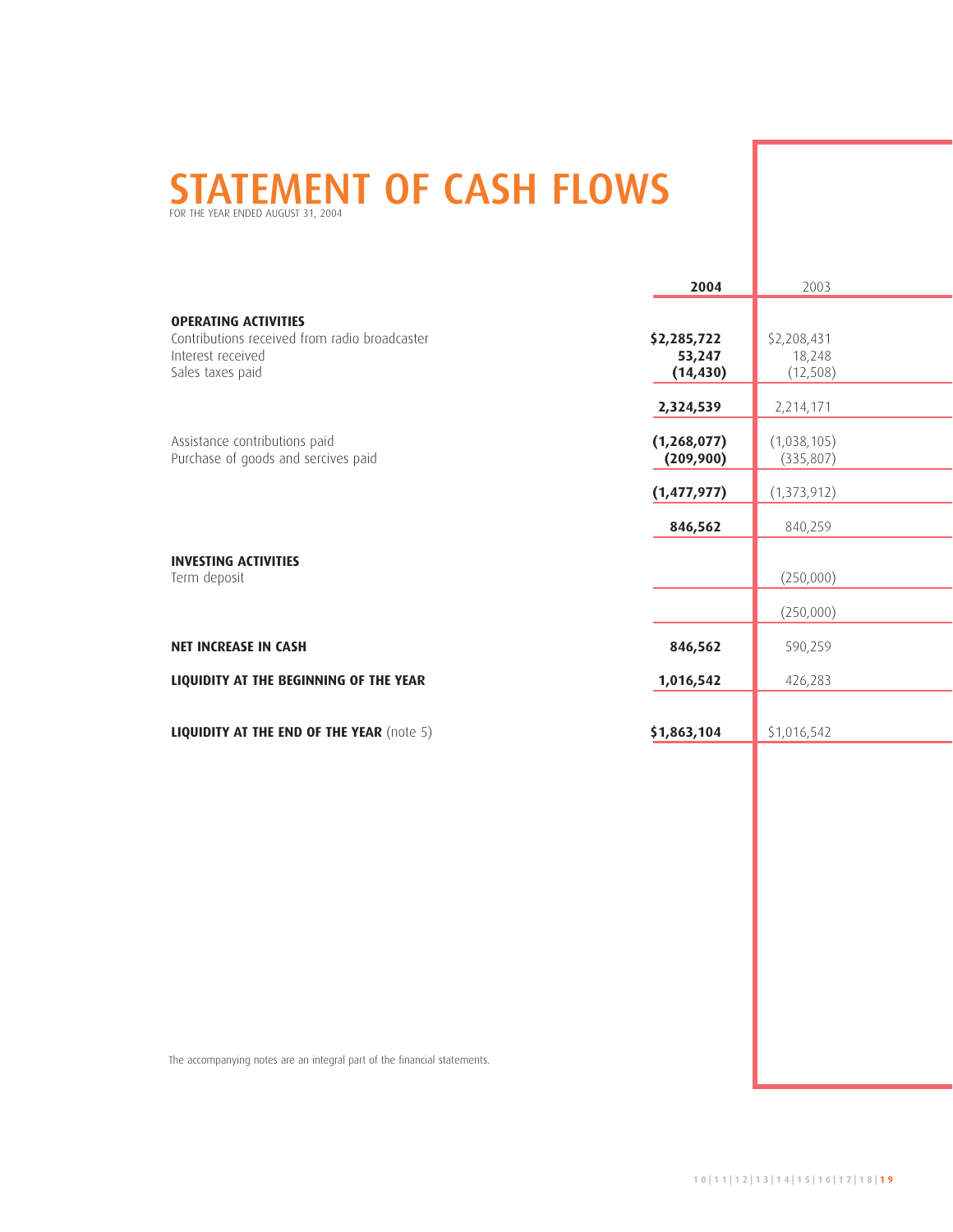### NOTES **TO FINANCIAL STATEMENTS**

#### **1 – ORGANIZATION'S PURPOSE AND STATUTES**

Fonds RadioStar was incorporated on February 16<sup>th</sup>, 2001 under Part II of the Canada Business Corporation Act.

Designed primarily for emerging artists, the Fonds RadioStar grants significant funding to the marketing initiatives of Canadian record labels likely to have a discernible effect on the careers of Canadian French-language performers. The support it provides is complementary to existing assistance programs, and adds momentum to marketing efforts. Fonds RadioStar pays non-refundable contributions to eligible label companies.

#### **2 – FOUNDATION FINANCING**

Fonds RadioStar products are generated by financial contributions made by broadcast companies to the Canadian Association of Broadcasters (CAB).

#### **3 – SIGNIFICANT ACCOUNTING POLICIES**

The financial statements were prepared in accordance with Canadian generally accepted accounting principles and the following significant policies:

#### **Revenue Recognition**

Fonds RadioStar uses the deferral method for recording its contributions. Contributions to Fonds RadioStar and its Anglophone counterpart, Radio Starmaker Fund, originate from financial contributions required of broadcast companies by the Canadian Radio-television and Telecommunications Commission (CRTC) during transactions involving the acquisition of broadcast companies. A minimum of 3% of these transactions must be paid to the two new Canadian music marketing funds.

Generally speaking, in transactions involving Francophone stations, 80% of the 3% is paid to Fonds RadioStar; while in transactions involving Anglophone stations, 20% of the 3% is paid to Fonds RadioStar. The Canadian Association of Broadcasters (CAB) is responsible for collecting 3% of the transaction value which it redistributes to the two funds in accordance with the payment terms accepted by the CRTC. These financial contributions are reported using a cash-based accounting system.

#### **Income Taxes**

Pursuant to the Income Tax Acts (Canada and Quebec), Fonds RadioStar is classified as a non-profit organization and is, therefore, not subject to income tax.

#### **Contributed Services**

Members of the organization's Board of Directors attend Board meetings without monetary compensation. The value of the time donated by these individuals is not recorded in the financial statements as it would be difficult to measure its fair market value.

#### **Cash and cash equivalents**

For the purpose of cash flows, cash and cash equivalents include cash and cash equivalents that are not restricted as to their use. Cash includes cash. Cash equivalents include term deposits held for short-term cash requirements but not those held for investment purpose, more precisely, they include term deposits whose values are unlikely to incur significant changes and which mature no later than three months after they are issued.